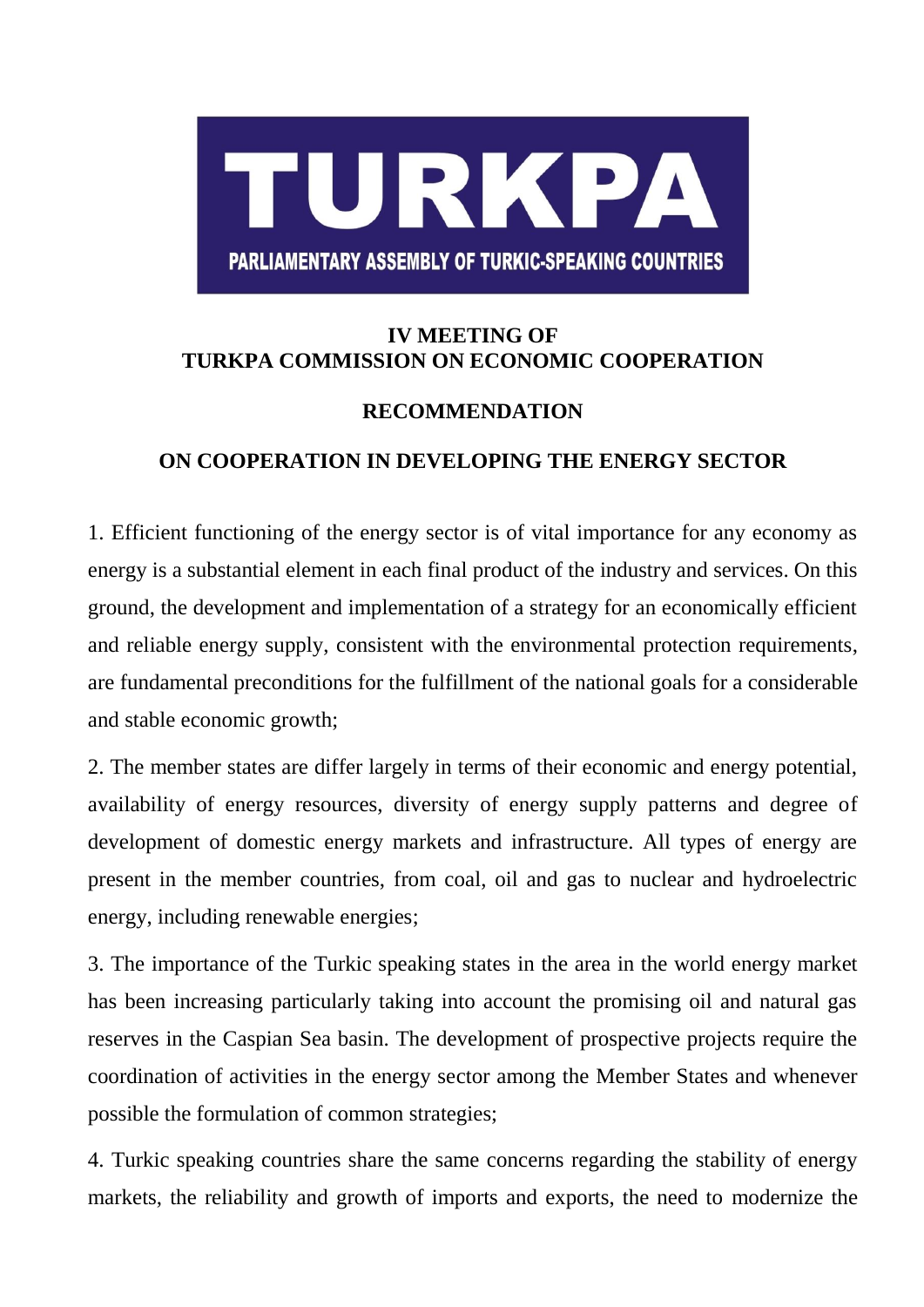energy sector, to improve energy savings and reduce environmental pollution due to energy production and use;

5. Cooperation in the field of traditional energy carriers will retain its importance, since the traditional energy resources are expected at least in the mid-term perspective to play the main and prevailing part in the energy generation. Therefore, further efforts need to be made in achieving highest targets in energy saving and energy efficiency, environmentally friendly development of hydrocarbon fields, further improvement of infrastructure in the traditional energy market;

6. EXPO-2017 to be held in Astana is dedicated to the development of green economy and alternative energy sources, therefore it is expected to lead to brisk and speedy development of green energy in the TurkPA member-countries as well as in the world. Hereby, the Parliamentary Assembly emphasizes the importance of practical cooperation among the member countries dedicated to the development of alternative sources of energy;

7. Within its framework, the Parliamentary Assembly recalls the Recommendation on Role of transport communications in economic cooperation adopted on 11 February, 2014 in Baku that *supports* coordination activities on the security of all modes of transport, including safe transportation of energy resources.

**In view of above mentioned the Parliamentary Assembly proposes to** the national parliaments and the governments of the TurkPA member-states:

a) *to set* long-term targets in energy savings and efficiency with introduction of state-of-the-art technologies;

b) *to assess* environmental impact of ongoing and projected energy developments and to timely take measures in order to protect the flora and fauna of project development sites;

c) *to tackle* the environmental problems arising from the exploitation of energy sources by integrating environmental concerns and sustainability into the energy policies;

d) *to pay* attention to regular improvement and diversification of the traditional